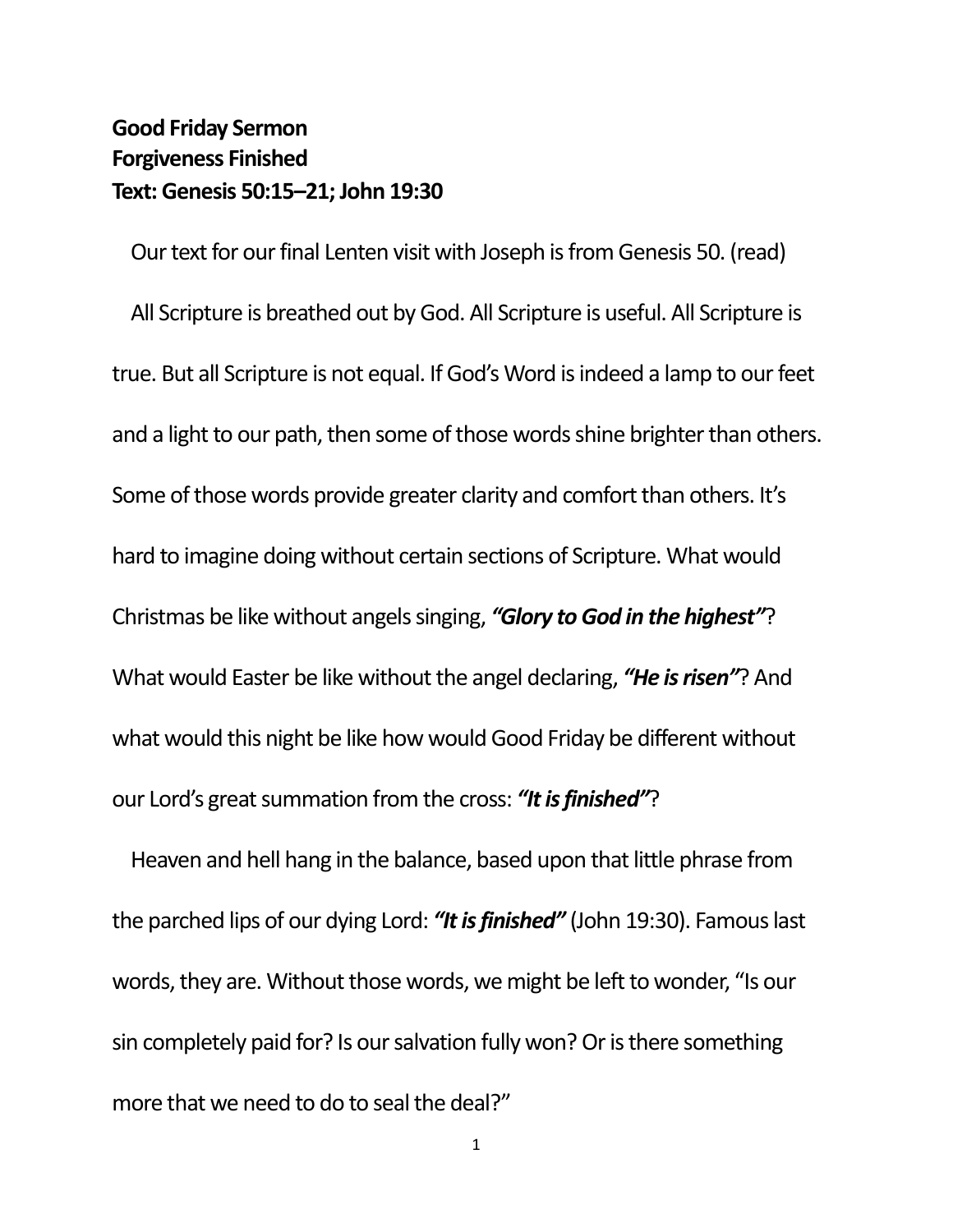But with those words, we know for sure.

With those words, *"It Is Finished,"* we have comfort and certainty of our salvation. We have confidence before God. It is finished! All that would condemn us before our God and Father has been answered for by the bloody death of our Brother, Jesus. *"With his wounds we are healed. . . . The Lord has laid on him the iniquity of us all"* (Isaiah 53:5–6).

But the brothers of Joseph had no such clarity or comfort concerning the forgiveness of their sins. These jealous brothers had conspired to murder the brother they hated. Instead, they decided it was better to make a buck by selling Joseph into slavery, better than to shed his blood. These sly siblings had gone so far as to tell their dad that his favorite son was dead shredded and slain by a vicious animal. With brothers like these, who needs enemies? As we've followed Joseph's journey during these forty days, we've heard how Joseph's life was led by the Lord. Then we heard what should have been the happy ending how Joseph saved his entire family from famine and forgave the sins of his big brothers. That should have been the happy ending even for those sinful brothers. Forgiven.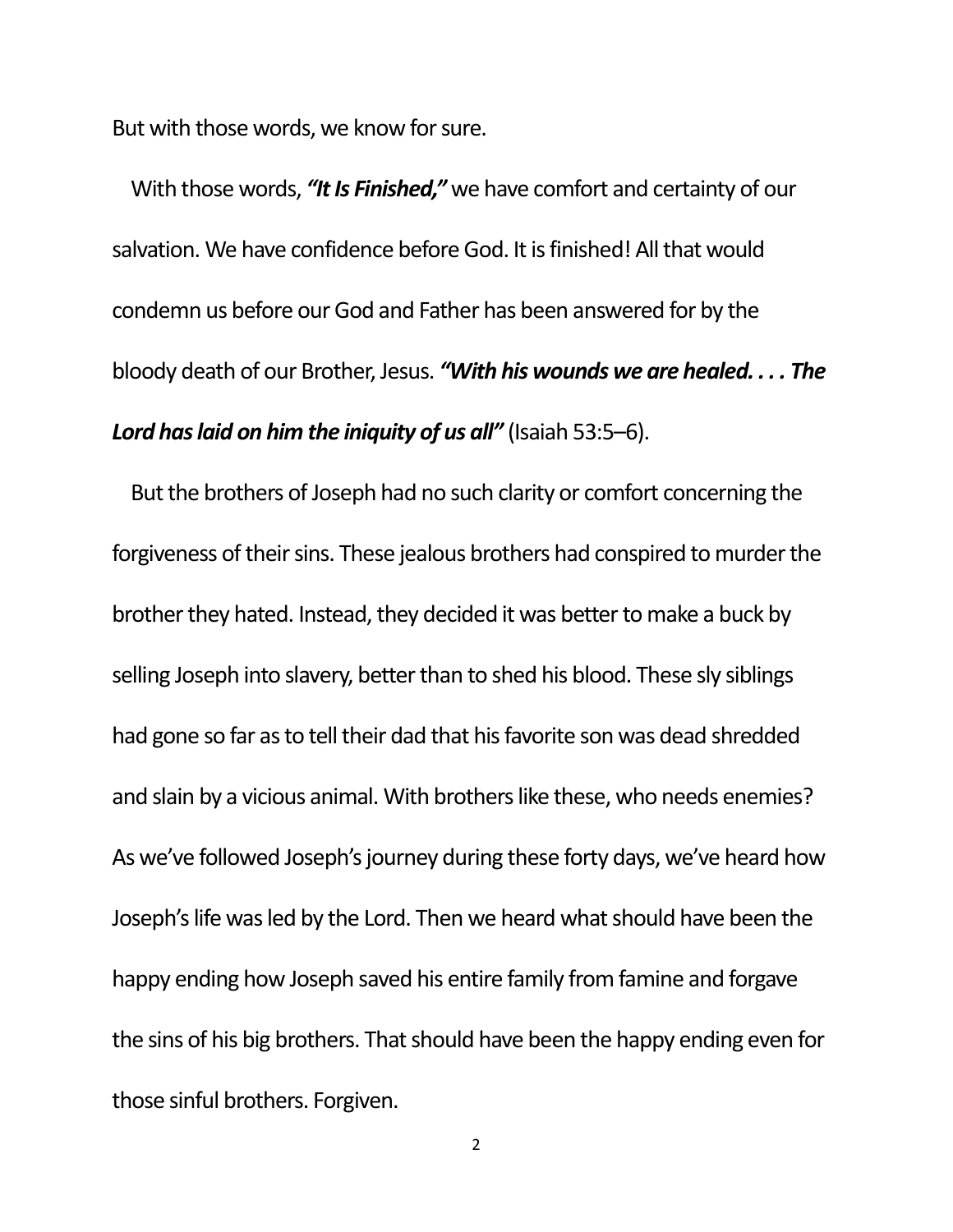But now we discover that Joseph's brothers have all along been doubting that forgiveness. They assumed that Joseph's forgiveness had an expiration date. It sounded too good to be true.

So, all these years later seventeen years have passed since last week's installment when their father, Jacob, died, the brothers figured all bets were off. Joseph's brothers became filled with dread. They thought that their father's death signaled their doom. Now, they figured, Joseph could dish out revenge and retribution without hurting their father in the process: *"It may be that Joseph will hate us and pay us back for all the evil that we did to him"* (Genesis 50:15). Now the way was paved for Joseph to mete out punishment for the sins of his brothers. Now they would get what they knew they deserved.

It's hard not to feel some sympathy for Joseph's brothers at this point. In fact, if we're honest, we can surely identify with them. We share their guilt. We share their shame. We share their sin. Our jealousy and hatred of others is not so different from theirs if only perhaps more carefully concealed.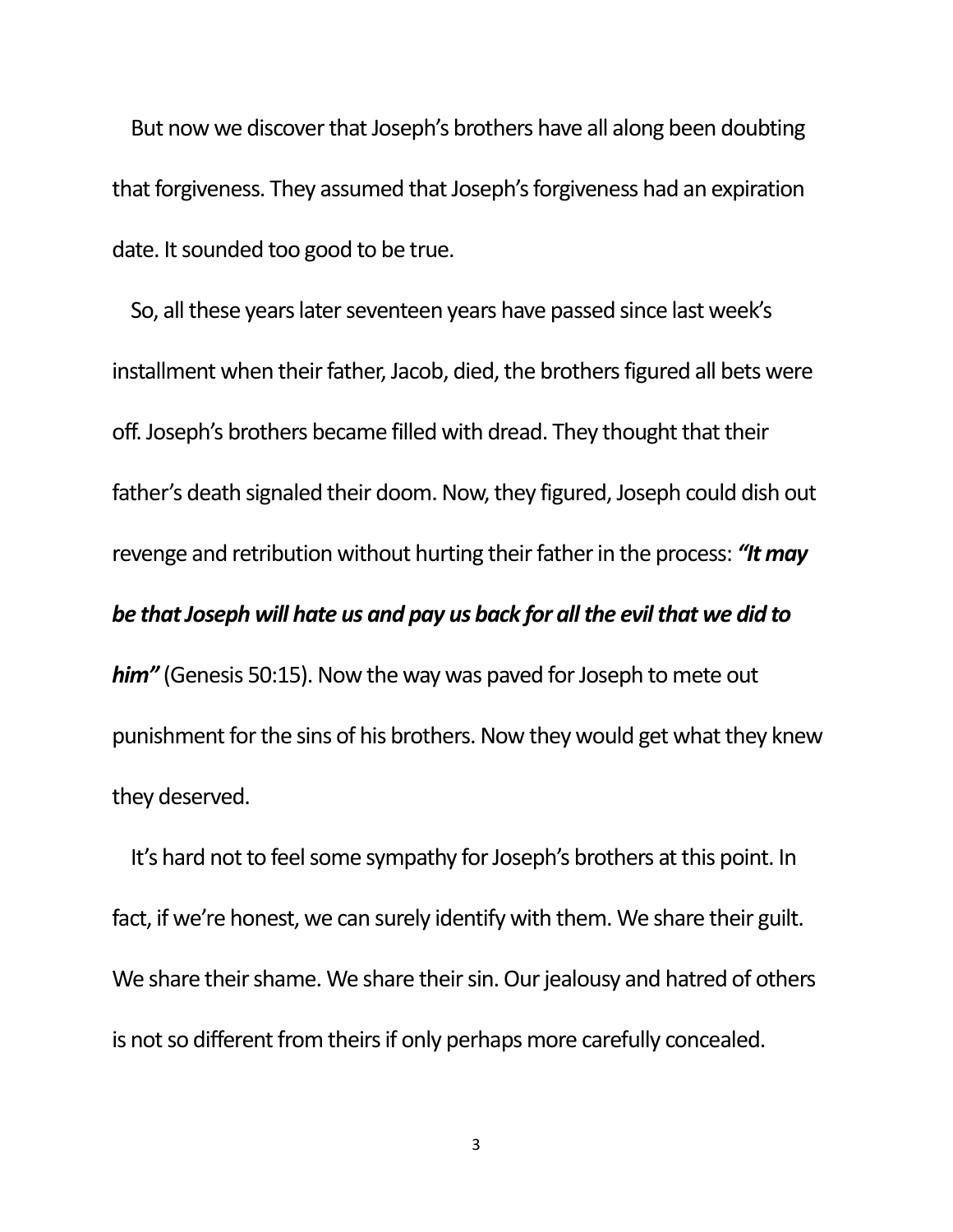We all have enemies we would gladly get rid of, especially if we could make a buck in the process. And we all know the pain of a prickly conscience, a conscience that relentlessly reminds us of our sin and makes our hearts heavy with fear and guilt and shame. Even after we've been told we're forgiven.

Joseph's troubled brothers decided to take action. They manufactured a message from beyond the grave a dying wish from their deceased father that Joseph would forgive his brothers all their sin and evil. And for good measure, Joseph's brothers all fell down on their knees and declared, "*Behold, we are your servants"* (Genesis 50:18). With those words, we can see where they went wrong in their quest for forgiveness. With those words we are your servants the brothers were trying to bargain, hoping to cut a deal, aiming to engineer a great escape from the punishment they deserved. We do it all the time. We vow to make things right and work our way back into the good graces of those we've sinned against. We promise to do better and to pay off our debt.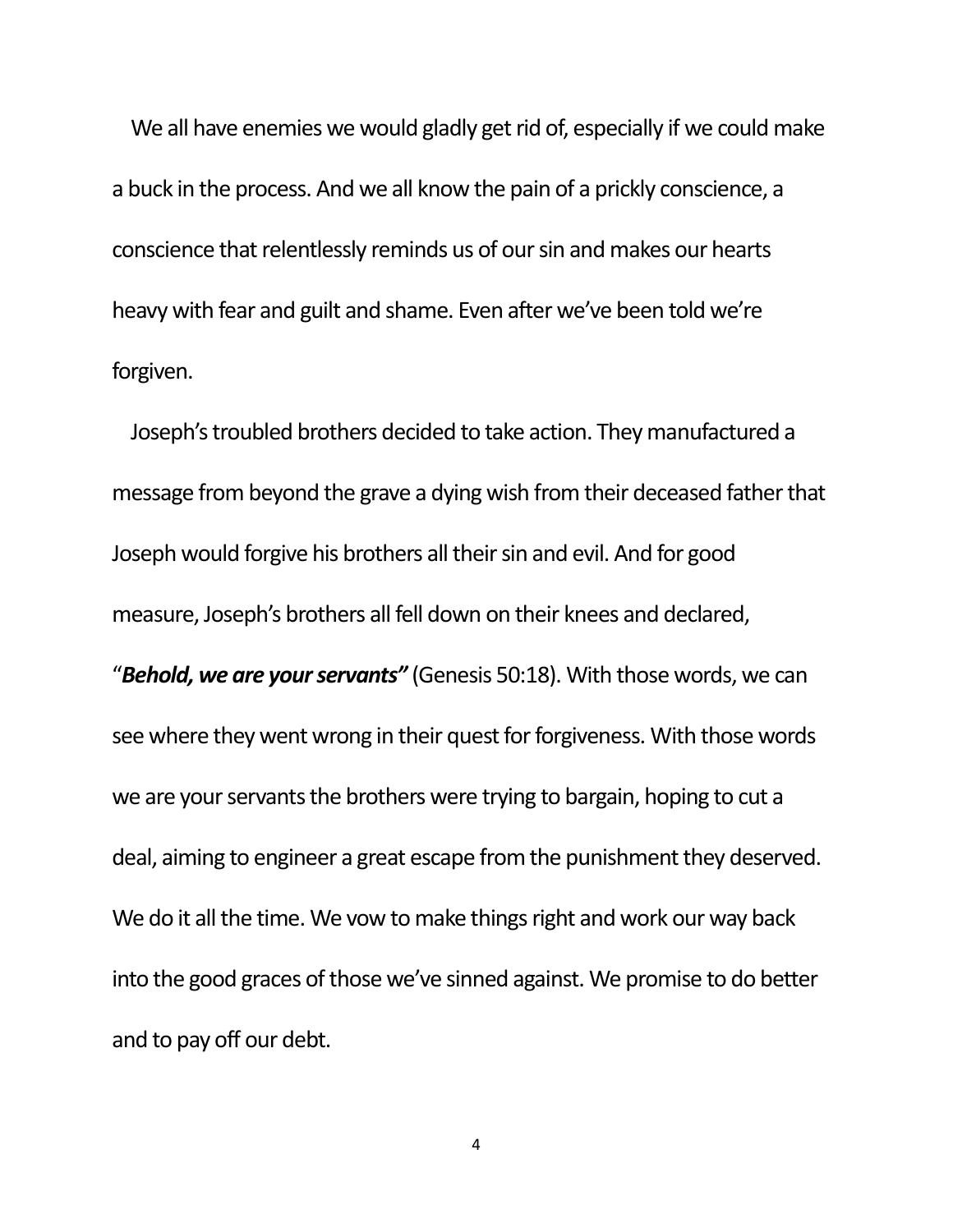Like the prodigal son who, on his way home, planned to ask his father to take him back as a hired hand (Luke 15:19), so we think we can clean up our own mess and earn our forgiveness.

But Joseph would have none of it. Learn from Joseph to recognize and rejoice in the sacred source of all forgiveness: *"Am I in the place of God?"* he asks (Genesis 50:19). Joseph's full and free forgiveness of his brothers was of divine origin. If it is God's desire and delight to forgive sins, then who was Joseph to withhold forgiveness? By faith, Joseph saw what his guilty brothers could not see: *"You meant evil against me, but God meant it for good"* (Genesis 50:20). What Joseph's brothers intended for evil, God used for good that many lives should be saved.

Can you believe this? Do we dare to believe the golden good news by which Joseph absolves his brothers? Can it be that all the evil that gets thrown against us, from friend and foe alike that God will take it up into his own hands and somehow redirect it for good? Can you see what Joseph saw that behind the despicable sins his brothers committed against him, God himself was at work for good?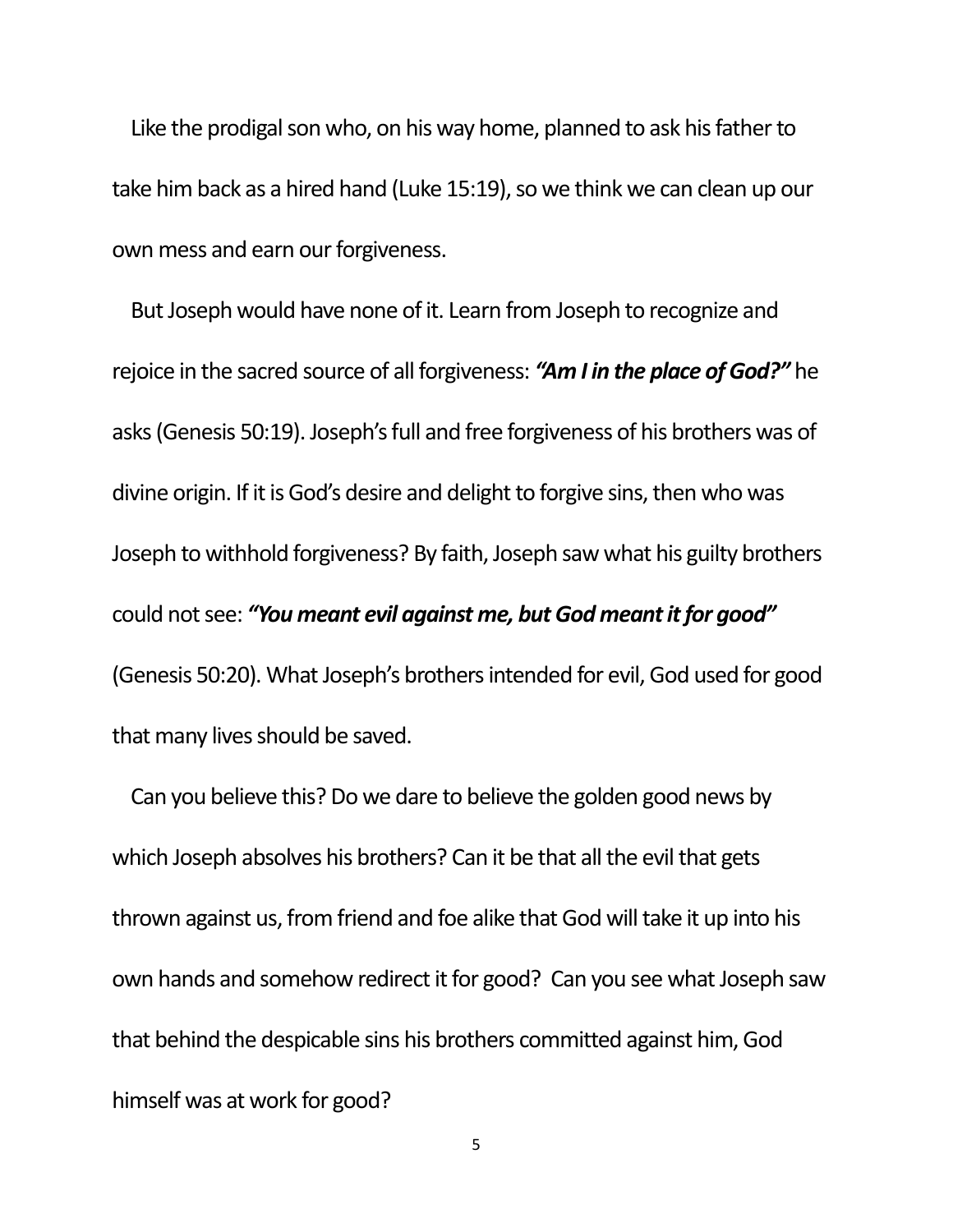That good news is never so plainly depicted and declared as it is on this holy day we call Good Friday. On this day, the good that God intended transcended the evil of man. Look to the crucifixion cross of our Lord, and you will see it plainly. You will begin to understand and believe this glorious good news. Men intended that cross for evil. They wanted to kill the Son of God—get rid of him for good, silence him, destroy him. They lied. They gave false testimony. They perverted justice to engineer the execution of the Son of God. It was evil compounded on evil. Evil to the nth degree. Bloody, blasphemous evil. And God used it for good for your good to save you and a world full of sinners, and to open the kingdom of heaven to you and all believers.

It is finished. Every sin ever committed is atoned for in the death of Jesus. Every sin we have ever committed against another person is atoned forin the death of Jesus. It is finished. *"In Christ God was reconciling the world to himself, not counting their trespasses against them"* (2 Cor 5:19).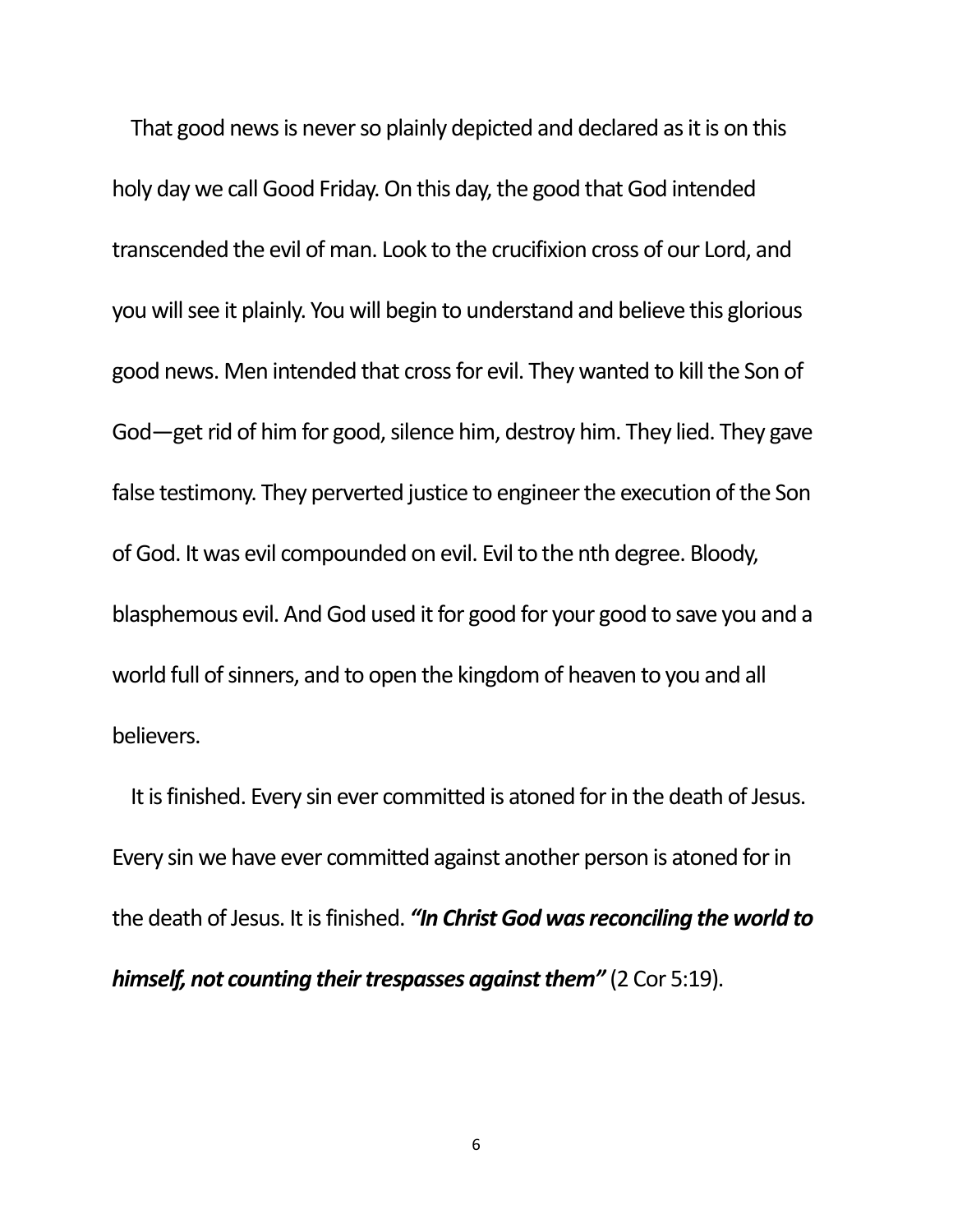In Christ, God was working all things for our eternal good. Sin and evil do not get the last word where we are concerned. Jesus does. And our Lord's last word is the best of news: It is finished.

Believe it and receive it. Don't let a guilty conscience deceive you into doubting God's full and free forgiveness. Who are we to deny the forgiveness our Lord won for us on the cross? Are we in the place of God? No, but God in Christ has taken our place, borne our griefs, and carried our sorrows. It is finished.

In Joseph's last interaction with his forgiven brothers, there is a moving and tender scene. Joseph, his eyes still wet with tears, gives his beloved brothers the comfort and clarity they craved: *"'So do not fear; I will provide for you and your little ones.' Thus he comforted them and spoke kindly to them"*  (Genesis 50:21). Joseph demonstrated in both words and actions his ongoing love and affection for his family. Joseph wanted to remove all doubts his brothers may have harbored about his forgiveness.